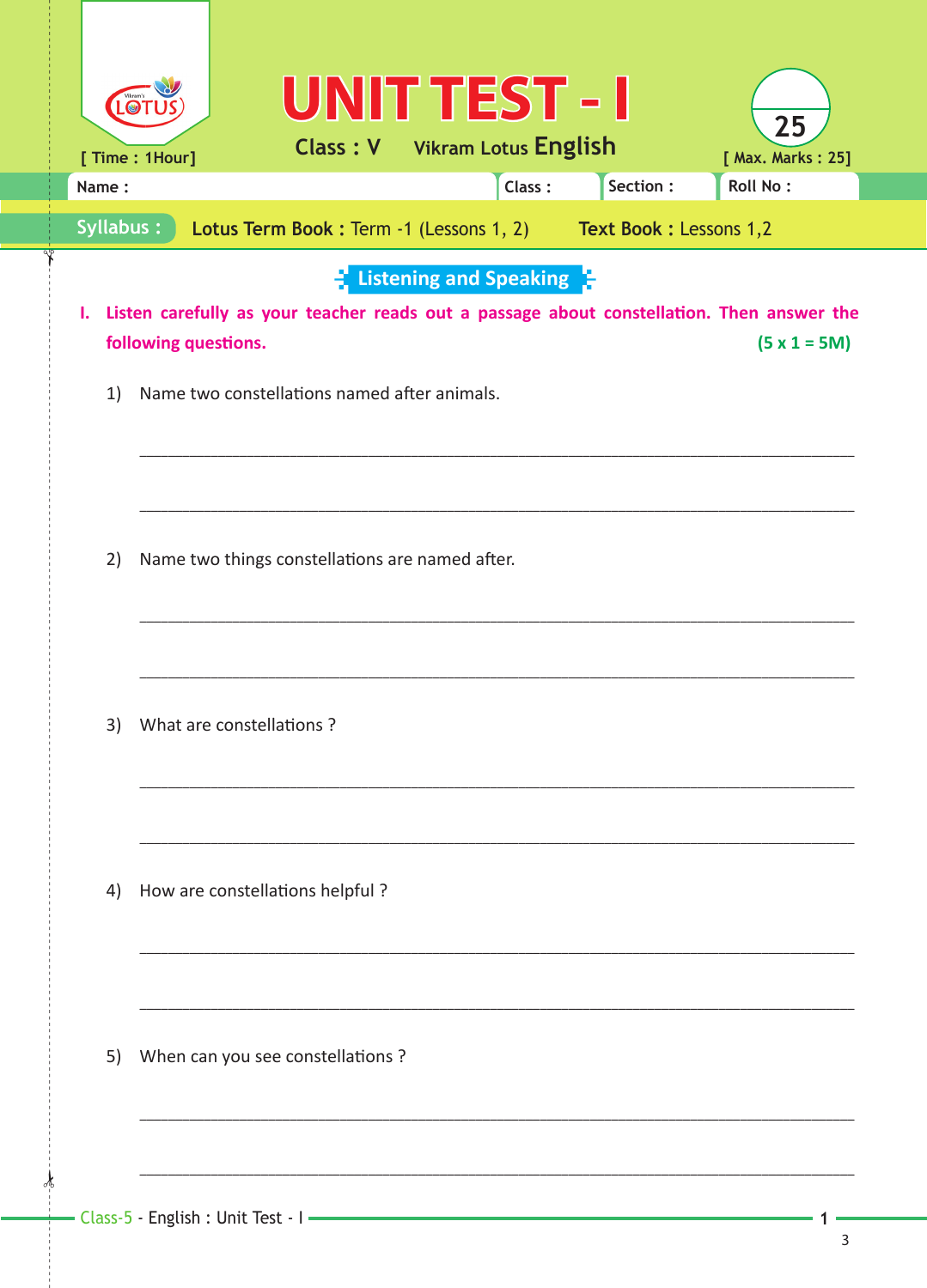|  |  | II. Talk to the class about your most recent vsit to museum. Use the following topics as clues. |  |
|--|--|-------------------------------------------------------------------------------------------------|--|
|--|--|-------------------------------------------------------------------------------------------------|--|

|    |                                                                                 | $(5 x 1 = 5M)$      |
|----|---------------------------------------------------------------------------------|---------------------|
| 1) | What is a museum?                                                               |                     |
|    |                                                                                 |                     |
| 2) | Did you purchase a ticket ?                                                     |                     |
|    |                                                                                 |                     |
| 3) | Name the museum?                                                                |                     |
|    |                                                                                 |                     |
| 4) | How did you get there?                                                          |                     |
|    |                                                                                 |                     |
| 5) | Name the things on display ?                                                    |                     |
|    |                                                                                 |                     |
|    | <b>Reading</b><br>I. Read the story and answer the questions in short sentence. | $(2 \times 1 = 2M)$ |
| 1) | Why did the wives leave their friends and head to the forest crying?            |                     |
|    |                                                                                 |                     |
| 2) | Why did the wives want to visit their home towns?                               |                     |
|    |                                                                                 |                     |
|    |                                                                                 |                     |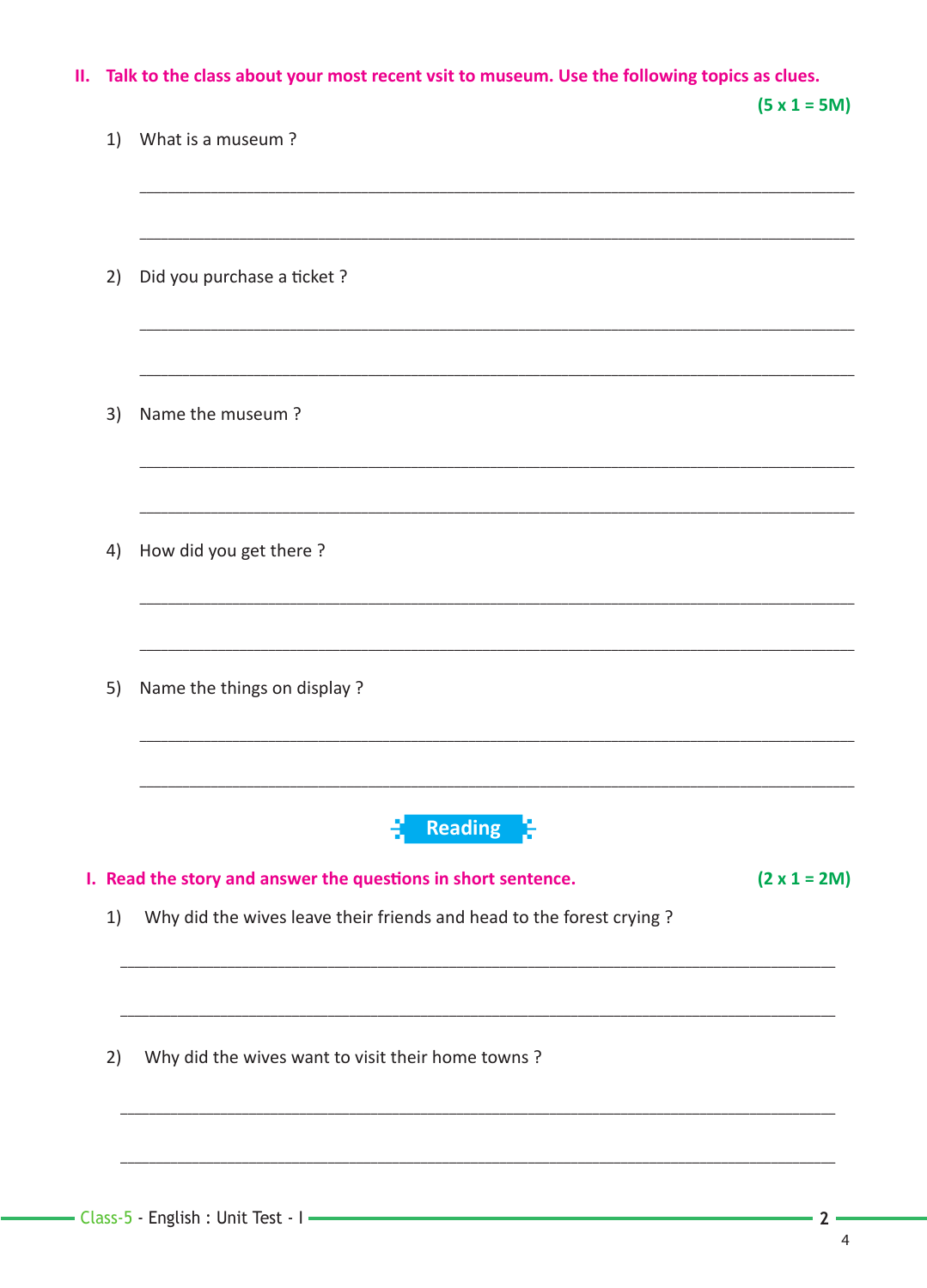| II. Answer the questions in one word or sentences. | $(2 \times 1 = 2M)$                                                                                                                                                                                                                      |
|----------------------------------------------------|------------------------------------------------------------------------------------------------------------------------------------------------------------------------------------------------------------------------------------------|
| What kind of a man do you think uncle podger was?  |                                                                                                                                                                                                                                          |
| Name the people who were helping uncle podger.     |                                                                                                                                                                                                                                          |
| <b>Writing</b>                                     |                                                                                                                                                                                                                                          |
|                                                    |                                                                                                                                                                                                                                          |
| Name the materials used to build the nest.         | $(5 x 1 = 5M)$                                                                                                                                                                                                                           |
| What did you feel when you saw the nest?           |                                                                                                                                                                                                                                          |
| steps to keep it safe ?                            |                                                                                                                                                                                                                                          |
| How does the nest look?                            |                                                                                                                                                                                                                                          |
| How many pigeons are there in the nest?            |                                                                                                                                                                                                                                          |
|                                                    | I. Imagine that a pegeon has built its nest on the classroom window. Write a few lines on the<br>pigeon's nest, using these lines as clues.<br>What did you decide to do with the nest ? Would you destroy the nest ? Would you take any |

 $\frac{1}{2}$ 

Ϋ́

 $\mathbf{3}$